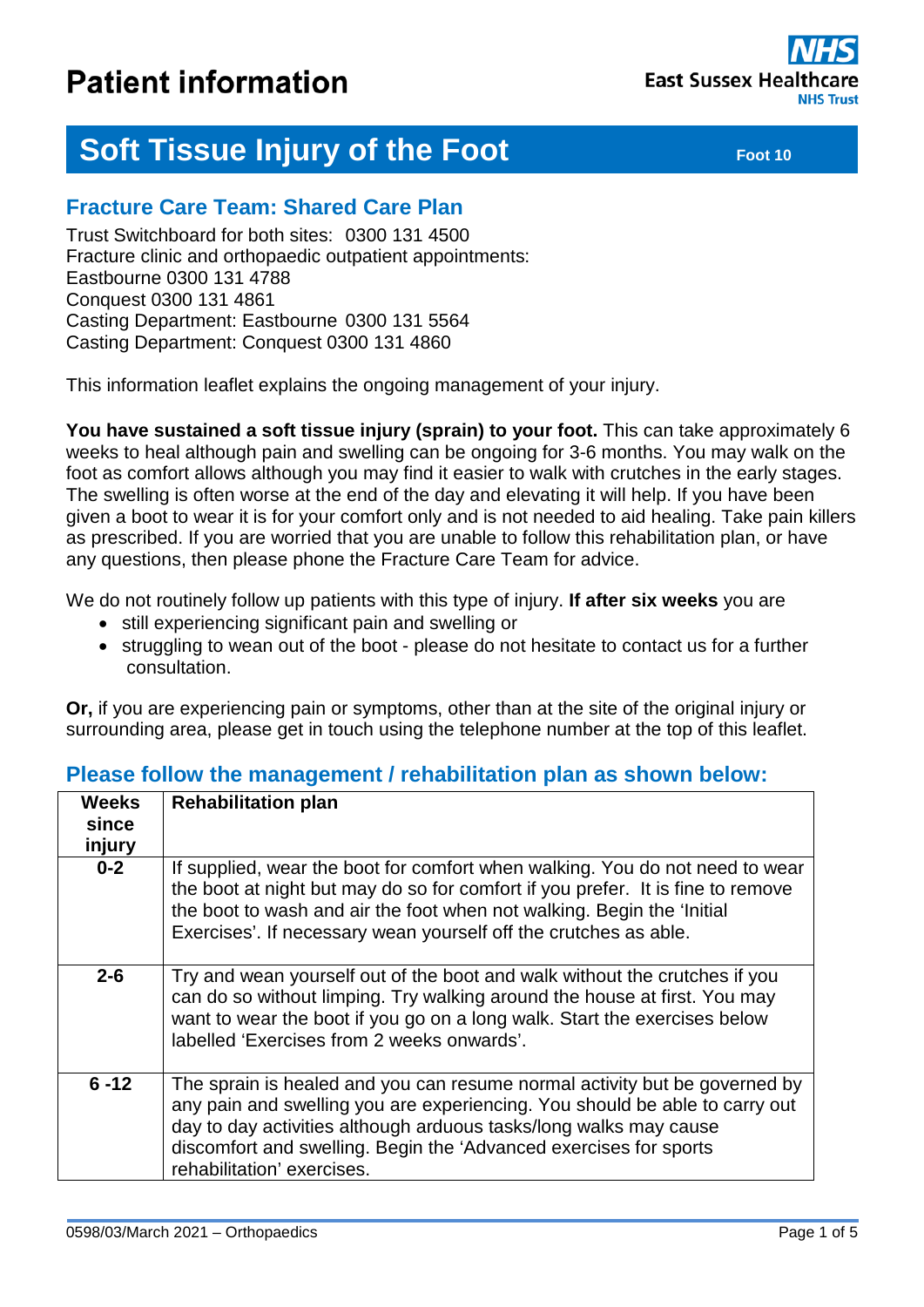# **Initial advice**

#### **Cold packs:**

A cold pack (ice pack or frozen peas wrapped in a damp towel) can provide short term pain relief. Apply this to the sore area for up to 15 minutes, every few hours ensuring the ice is never in direct contact with the skin.

#### **Rest and Elevation:**

Try to rest the foot for the first 24-72 hours to allow the early stage of healing to begin. Raise your ankle above the level of your hips to reduce swelling. You can use pillows or a stool to keep your foot up.

#### **Early movement and exercise:**

Early movement of the ankle and foot is important to promote circulation and reduce the risk of developing a DVT (blood clot). Follow the exercises below without causing too much pain. This will ensure your ankle and foot do not become too stiff. These exercises will help the healing process.

Early weight bearing (putting weight through your injured foot) helps increase the speed of healing. Try to walk as normally as possible as this will help with your recovery.

# **Initial exercises to start straight away (3-4 times a day)**

#### **Ankle and foot range of movement exercises. Repeat these 10 times each.**

- 1. Point your foot up and down within a comfortable range of movement.
- 2. With your heels together, move your toes apart, as shown in the picture.
- 3. Make circles with your foot in one direction and then change direction.

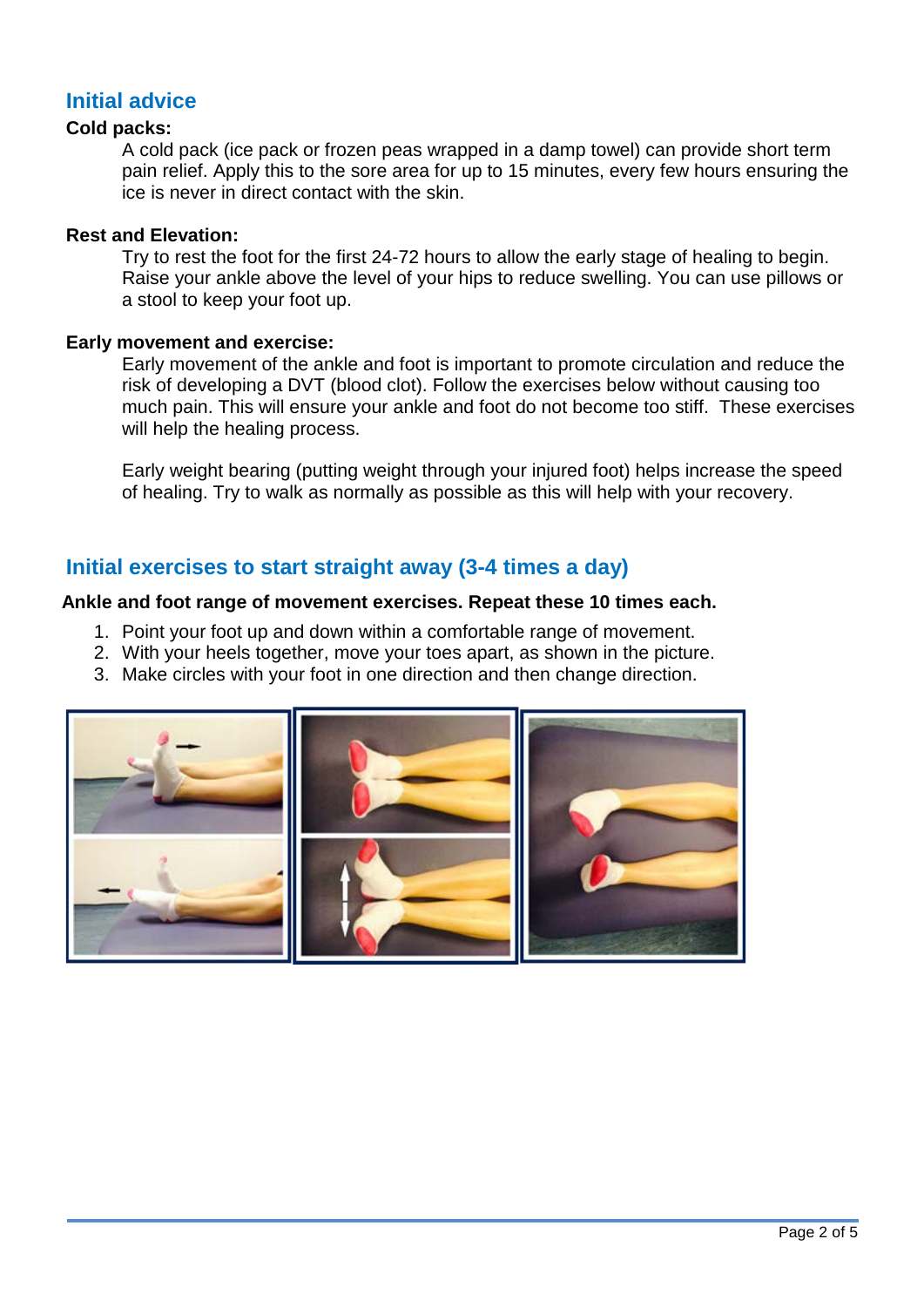# **Exercises from week 2 onwards**

#### **Ankle stretches**

- 1. Sit with your leg straight out in front of you. Put a towel/bandage around your foot and pull it towards you. Feel a gentle stretch in the back of your calf.
- 2. Point your toes down as far as they go, then use the other foot on top to apply some pressure to create a gentle stretch on the top of your foot.

Hold both stretches for up to 30 seconds and repeat 3 times.



#### **Balance strategy exercises**

**Level 1:** For patients who *could not* stand on one leg before their injury.



- a) Stand with your feet as close together as possible, using something firm to hold onto. Hold this for 30 seconds. If you can do this move onto Level 1b.
- b) As above, but removing your hand so that you are balancing. Hold this for 30 seconds. If you can do this move onto Level 1c.
- c) Holding onto something firm, put one foot in front of each other as close together as you feel comfortable with. Hold this for 30 seconds. If you can do this easily you may like to try without holding on, but only if you feel confident to do so.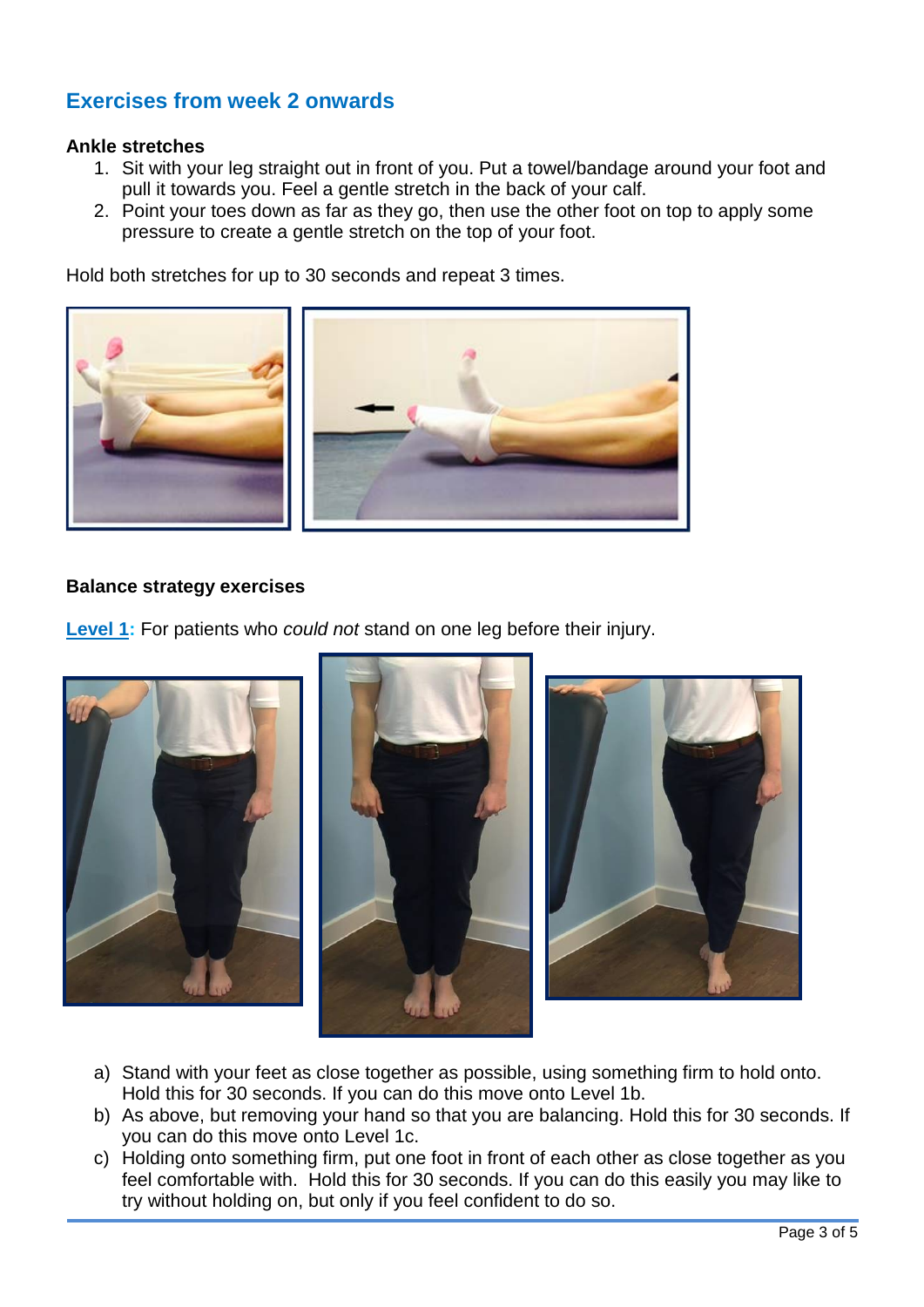**Level 2:** For patients who *could* stand on one leg before their injury.



- a) Holding onto a firm surface, attempt to stand on one leg. Hold this for 30 seconds, making sure it does not induce any pain. Once you can achieve this pain free, move to Level 2b.
- b) As above, but removing your hand so that you are balancing. Hold this for 30 seconds. If you can do this move onto Level 2c.
- c) Once confident with your eyes open, progress to attempting this with your eyes closed. Always stand in a safe environment with a firm surface close by should you need it. Hold this for 30 seconds.

## **Sources of information**

This information leaflet has been developed by the Fracture Care Team at Brighton and Sussex University Hospitals Fracture Care Team and adapted for use at East Sussex Healthcare NHS Trust. Information updated during the COVID-19 pandemic to ensure that patients with injuries have information, support and care despite social distancing.

## **Important information**

This patient information is for guidance purposes only and is not provided to replace professional clinical advice from a qualified practitioner.

## **Your comments**

We are always interested to hear your views about our leaflets. If you have any comments, please contact the Patient Experience Team – Tel: 0300 131 4731 or by email at: esh-tr.patientexperience@nhs.net

# **Hand hygiene**

The trust is committed to maintaining a clean, safe environment. Hand hygiene is very important in controlling infection. Alcohol gel is widely available at the patient bedside for staff use and at the entrance of each clinical area for visitors to clean their hands before and after entering.